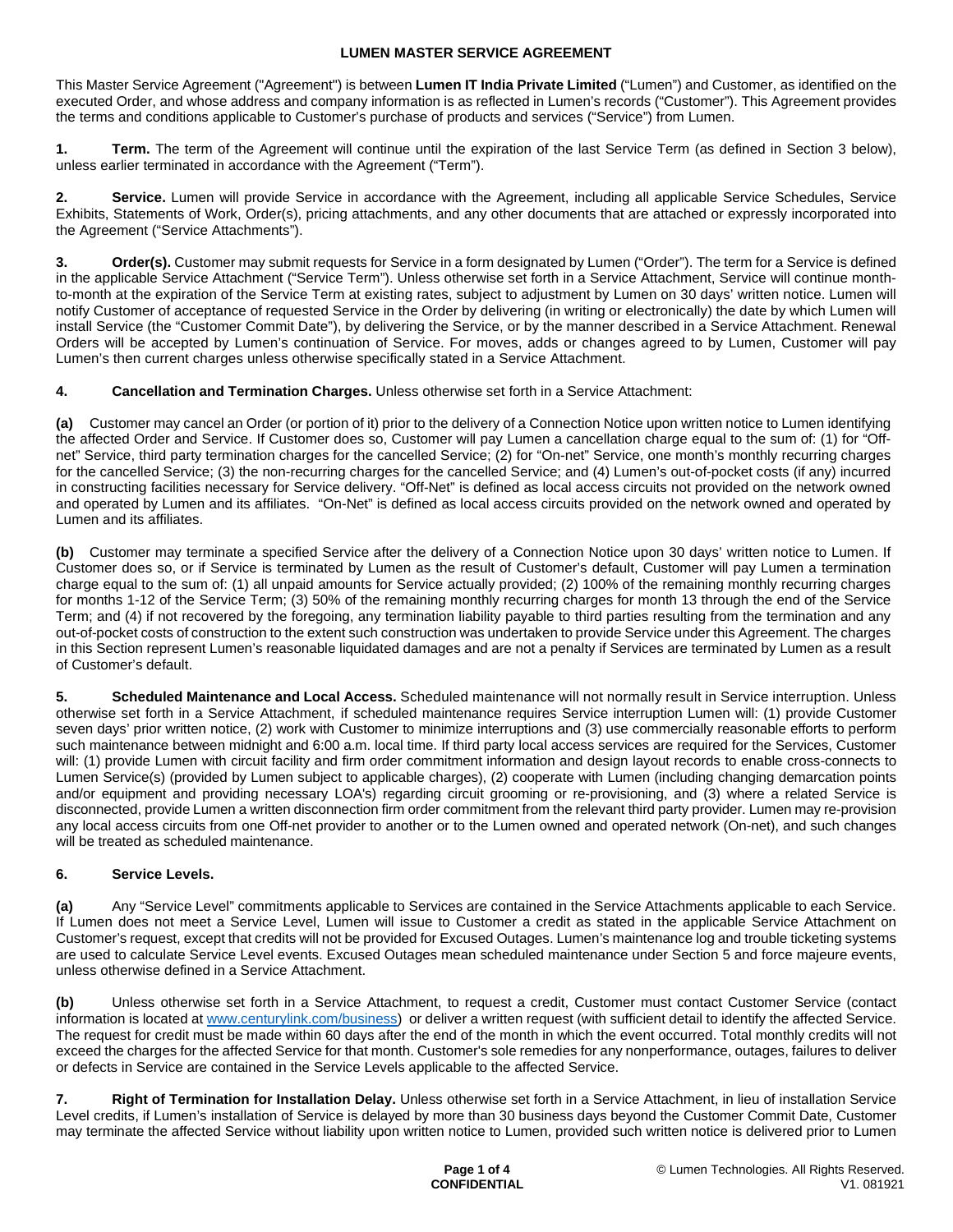delivering a Connection Notice for the affected Service. This Section will not apply where Lumen is constructing facilities to a new location not previously served by Lumen.

## **8. Default; Suspension.**

**(a)** If (a) Customer fails to make any payment when due and such failure continues for five business days after Lumen's written notice, or (b) either party fails to observe or perform any other material term of this Agreement and such failure continues for 30 days after the other party's written notice, then the non-defaulting party may: (i) terminate this Agreement and/or any Order, in whole or in part, and/or (ii) subject to Sections 9.1 (Damages Limitations) and 6 (Service Levels), pursue any remedies it may have at law or in equity.

**(b) Suspension.** If Lumen is entitled to terminate this Agreement and/or any Order, Lumen may, without prejudice to its right to terminate this Agreement or any Order, suspend, in whole or in part, Customer's Service(s) until the failure or default is cured. Customer will be liable for all charges in respect of the suspended Service during any period of suspension.

## **9. Liabilities and Disclaimers.**

**9.1 Damages Limitations. (A)** Nothing in this Agreement will be construed as limiting the liability of either party for, (i) personal injury or death resulting from the negligence of a party or its employees, and (ii) any liability of either party which cannot be excluded by law **(B)** Neither party will be liable for any loss (whether direct or indirect) of profits, revenues, goodwill, anticipated savings, business or data, or any indirect, incidental, special, consequential, exemplary or punitive damages arising out of the performance or failure to perform under this Agreement or any Order. **(C)** Subject to 9.1(A) and (B), unless set out otherwise in a Service Attachment, Lumen's total aggregate liability in respect of any and all claims, losses or damages during the Term of the Agreement, whether arising from tort (including negligence), breach of contract, breach of warranty or otherwise under or in connection with this Agreement will in no event exceed 100% of all charges paid during the 12 month period immediately prior to which the relevant claim arises.

**9.2 Disclaimer of Warranties.** LUMEN MAKES NO WARRANTIES OR REPRESENTATIONS, EXPRESS OR IMPLIED, EITHER IN FACT OR BY OPERATION OF LAW, STATUTORY OR OTHERWISE, INCLUDING WARRANTIES OF MERCHANTABILITY OR FITNESS FOR A PARTICULAR USE, EXCEPT THOSE EXPRESSLY SET FORTH IN THIS AGREEMENT OR ANY APPLICABLE SERVICE ATTACHMENT.

# **10. Billing and Payment.**

**10.1 Commencement of Billing.** Unless otherwise set forth in a Service Attachment, Lumen will deliver written or electronic notice (a "Connection Notice") to Customer when Service is installed, at which time billing will commence ("Service Commencement Date"). If Customer notifies Lumen within three days after delivery of the Connection Notice that Service is not functioning properly, Lumen will correct any deficiencies and, upon Customer's request, credit Customer's account in the amount of 1/30 of the applicable monthly recurring charge (MRC) for each day the Service did not function properly. If Lumen cannot complete installation due to Customer delay or inaction, Lumen may begin charging Customer for the Service, and Customer will pay such charges.

**10.2 Payment of Invoices and Disputes.** Unless otherwise set forth in a Service Attachment, invoices are delivered or made available monthly and due 30 days after the invoice date. Fixed charges are billed in advance and usage-based charges are billed in arrears. Customer's payments to Lumen must be made in the currency stated on the invoice and via the payment method designated by Lumen. Lumen may charge administrative fees where Customer's payment and invoice preferences deviate from Lumen's standard practices. Past due amounts bear interest at 1.5% per month or the highest rate allowed by law (whichever is less). Lumen may charge Customer reasonable attorneys' fees and any third-party collection costs Lumen incurs in collecting such amounts. Customer is responsible for all charges regarding the Service, even if incurred as the result of unauthorized use. If Customer reasonably disputes an invoice, Customer must pay the undisputed amount and submit written notice of the disputed amount (with details of the nature of the dispute and the Services and invoice(s) disputed). Disputes must be submitted in writing within 90 days from the date of the invoice. If Lumen determines in good faith that a disputed charge was billed correctly, Customer must pay such amounts within 10 days after Lumen provides notice of such determination. Customer may not offset disputed amounts from one invoice against payments due on the same or another account.

**10.3 Taxes and Fees.** Customer is responsible for all taxes and fees arising in any jurisdiction imposed on Customer, Lumen, or a Lumen affiliate incident to the provision, sale or use of Service. This includes value added, consumption, sales, use, gross receipts, withholding, excise, ad valorem, franchise or other taxes, fees, duties or surcharges (e.g., regulatory and emergency service call number surcharges), along with similar charges stated in a Service Attachment (collectively "Taxes and Fees"). This does not include taxes based on Lumen's net income. Some Taxes and Fees, and costs of administering them, are recovered through a percentage surcharge(s) on the charges for Service. If Customer is required by law to make any deduction or withholding of withholding Taxes from any payment due under this Agreement to Lumen, then, Customer must increase the gross amount payable so that, after any deduction or withholding for such withholding Taxes, the net amount paid to Lumen will not be less than Lumen would have received had no such deduction or withholding been required. Charges for Service are exclusive of Taxes and Fees. Customer may present Lumen with an exemption certificate that eliminates Lumen's obligation to pay certain Taxes and Fees. The exemption will apply prospectively. For additional details on taxes and surcharges that are assessed, visit [www.lumen.com/taxes](http://www.lumen.com/taxes).

**10.4 Credit Approval and Deposits.** Customer will provide Lumen with credit information as requested. Lumen may require Customer to make a deposit as a condition of Lumen's acceptance of any Order or continuation of: (a) usage-based Services; or (b) nonusage based Service where Customer fails to timely pay Lumen under this Agreement or Lumen reasonably determines that Customer

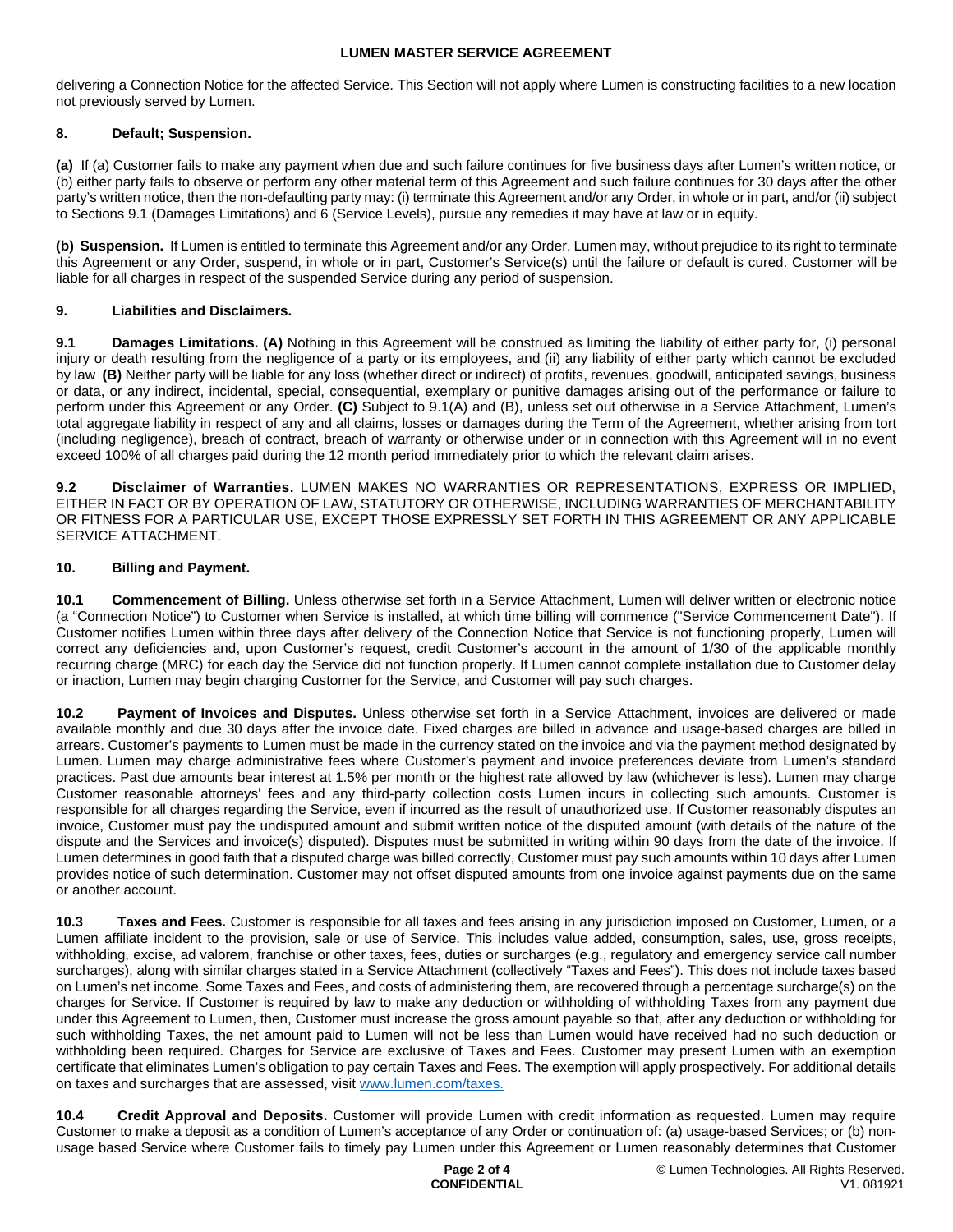has had an adverse change in financial condition. Deposits will not exceed two months' estimated charges for Service and are due upon Lumen's written request. When Service is discontinued, the deposit will be credited to Customer's account and the balance refunded.

## **10.5 Regulatory and Legal Changes; Sanctions.**

**(a)** If changes in applicable law, regulation, rule or order materially affect delivery of Service, the parties will negotiate appropriate changes to this Agreement. If the parties cannot reach agreement within 30 days after Lumen's notice requesting renegotiation, Lumen may, on a prospective basis after such 30-day period, pass any increased delivery costs on to Customer. If Lumen does so, Customer may terminate the affected Service on notice to Lumen delivered within 30 days of the cost increase taking effect.

**(b)** If any type of economic, trade or other governmental or transnational sanction that applies to the performance of Lumen's obligations under this Agreement or to Customer's use or permitted resale of a Service, Lumen may immediately terminate the affected Service without liability, upon written notice to Customer.

**11. Customer Premises; Title to Equipment.** If access to non-Lumen facilities is required for the installation, maintenance, grooming, movement, upgrade and/or removal of Lumen network or equipment, Customer will, at its expense: (a) secure such right of access and (b) arrange for the provision and maintenance of power and HVAC as needed for the proper operation of such equipment and network. Title to Lumen-provided equipment (including software) remains with Lumen. Customer will not create or permit to be created any encumbrances on Lumen-provided equipment.

**12. Acceptable Use Policy.** Customer must comply with the Acceptable Use Policy ("AUP"), which is available at https://www.centurylink.com/aboutus/legal/acceptable-use-policy.html, for Services purchased under this Agreement. Lumen may reasonably modify this policy to ensure compliance with applicable laws and regulations and to protect Lumen's network and customers. If Customer will use the Services to process personal data subject to privacy or data protection law that requires specific terms in place with service providers, Customer is responsible for requesting such terms from Lumen.

**13. International Services.** For Services provided in other countries, Customer or its local affiliate may be required to enter into a separate local country addendum/agreement (as approved by local authorities) ("LCA") with the respective Lumen affiliate that provides the local Service(s). Such Lumen affiliate will invoice Customer or its local affiliate for the respective local Service(s).

## **14. General Terms.**

**14.1 Force Majeure.** Neither party will be liable, nor will any credit allowance or other remedy be extended, for any failure of performance or equipment due to causes beyond such party's reasonable control ("force majeure event").

**14.2 Assignment and Resale.** Neither party may assign its rights or obligations under this Agreement or any Service Attachment without the prior written consent of the other party, which will not be unreasonably withheld. However, either party may assign its rights and obligations under this Agreement or any Order without the consent of the other party: (1) to any subsidiary, parent, or affiliate that controls, is controlled by, or is under common control with that party; (2) pursuant to the sale or transfer of substantially all of the business or relevant assets of that party; or (3) pursuant to any financing, merger, or reorganization of that party. This Agreement and all Service Attachments will apply to any permitted transferees or assignees. Any assignee of Customer must have a financial standing and creditworthiness equal to or better than Customer's. Unless otherwise set forth in a Service Attachment, Customer may provide Service to third parties or use the Services in connection with goods or services provided by Customer to third parties ("Customer Provided Services"). Customer will indemnify, defend and hold Lumen and its affiliates harmless from any claims arising from or related to any Customer Provided Services. If Customer sells telecommunications services, Customer certifies that it has filed all required documentation and will at all times have the requisite authority with appropriate regulatory agencies respecting the same. Nothing in this Agreement confers upon any third party any right, benefit or remedy.

**14.3 Affiliates.** Lumen may use a Lumen affiliate or a third party to provide Service to Customer, but Lumen will remain responsible to Customer for Service delivery and performance. Customer's affiliates may purchase Service under this Agreement, and Customer will be jointly and severally liable for all claims and liabilities related to Service ordered by any Customer affiliate.

**14.4 Notices.** Notices will be in writing and deemed received if delivered personally, sent via facsimile, pre-paid overnight courier, electronic mail (if an e-mail address is provided below) or sent by U.S. Postal Service or First Class International Post. Unless otherwise provided for in a Service Attachment, requests for disconnection of Service (other than for default) must be submitted to Lumen via Customer's portal at <https://www.centurylink.com/business/login/> or via the following website / link: [https://www.lumen.com/help/en](https://www.lumen.com/help/en-us/disconnects.html)[us/disconnects.htmland will be effective 30 days after receipt \(or such longer period set forth in a Service Attachment\). Notices for billing](https://www.lumen.com/help/en-us/disconnects.html)  inquiries/disputes or requests for Service Level credits must be submitted to Lumen via Customer's portal at <https://www.centurylink.com/business/login/>or via Email at: [billing@lumen.com](mailto:billing@lumen.com). Customer failure to follow this process and/or provide complete information may result in continued charges that will not be credited. All legal notices will be addressed to Lumen at: Salarpuria Touchstone, 4th Floor, Survey No. 15/1A & 14P7, Kadubeesanahalli Varthur Hobli, Bangalore South Taluk, Bangalore - 560 103 Attn: Legal Department with a copy to 3 Irving Road #06-01, Tai Seng Centre, Singapore 369522 ATTN: Legal Department; and to any electronic or physical address of Customer as provided in the Agreement or in its absence, to Customer's address identified on the Order or as reflected in Lumen's records, Attn. General Counsel.